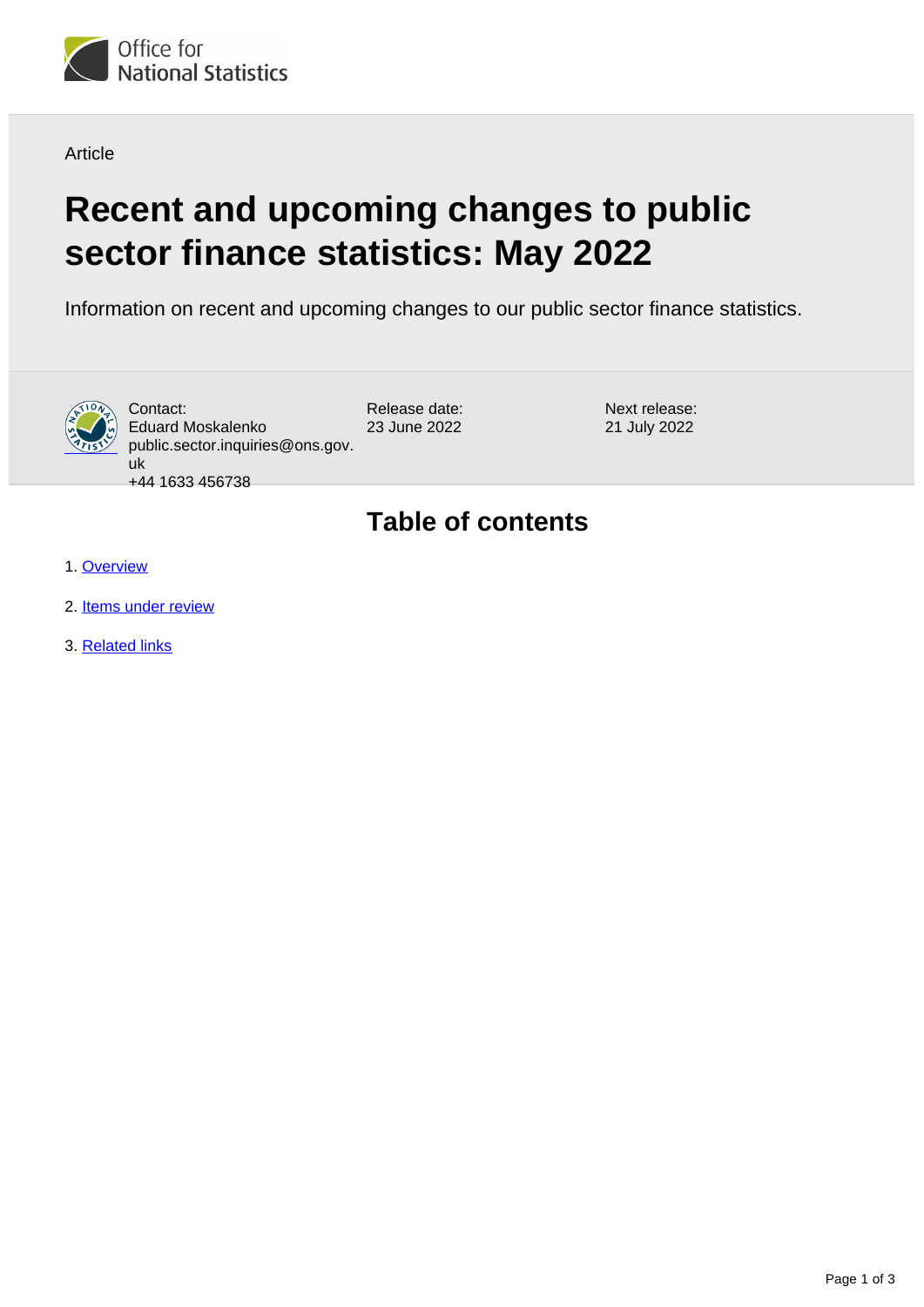# <span id="page-1-0"></span>**1 . Overview**

Most methodological changes to the public sector finance (PSF) statistics are prompted by the need for statistics to keep pace with the evolving economy. These changes can alter perceptions of the government's fiscal exposure, as measured by the fiscal aggregates, such as public sector net borrowing (PSNB) or public sector net debt (PSND). This article increases transparency around the methodology work, including classification reviews, that is currently underway.

Longer term information on changes that are expected in the next annual package and beyond is available in our [Looking ahead – developments in public sector finance statistics: 2022 article](https://www.ons.gov.uk/economy/governmentpublicsectorandtaxes/publicsectorfinance/articles/lookingaheaddevelopmentsinpublicsectorfinancestatistics/2022).

We will continue to publish this monthly article as needed to update users on ongoing short-term work, as well as the immediate impact of new policies or events on the public sector finance statistics.

## <span id="page-1-1"></span>**2 . Items under review**

#### **New taxes and social contributions effective from April 2022**

Since April 2022, several new charges have been classified as taxes for statistical purposes. This includes the Plastic Packaging Tax (PPT) and the Public Interest Business Protection Tax (PIBPT). The Office for Budget Responsibility (OBR) expects PPT receipts to be £0.2 billion in the financial year ending March 2023, while PIBPT is intended as a deterrent and is not expected to affect public sector finances.

In the last month, we also classified the Economic Crime (Anti-Money Laundering) Levy (ECL) and Residential Property Developer Tax (RPDT), both of which apply from April 2022, as a tax on production and a tax on income, respectively. The OBR expects ECL receipts to be £0.1 billion and RPDT receipts to be £0.2 billion in the financial year ending March 2023.

Full details of these classification decisions are available in our **Public sector classification quide and forward work** [plan.](https://www.ons.gov.uk/methodology/classificationsandstandards/economicstatisticsclassifications/introductiontoeconomicstatisticsclassifications)

The increase to National Insurance contributions, introduced from April 2022, is recorded in the social contributions category. These increases will be replaced by the Health and Social Care Levy (HSCL), effective from April 2023, which will be classified on 30 June 2022. The OBR expects HSCL receipts to be £18.4 billion in the financial year ending March 2024. Further information about the levy and the National Insurance changes can be found in the [Health and Social Care Levy policy paper on the GOV.UK website](https://www.gov.uk/government/publications/health-and-social-care-levy/health-and-social-care-levy).

### **Cost of living support package**

On 26 May 2022, the [government announced a new £15 billion package](https://www.gov.uk/government/news/millions-of-most-vulnerable-households-will-receive-1200-of-help-with-cost-of-living) to support households in dealing with increases to the cost of living. This includes: